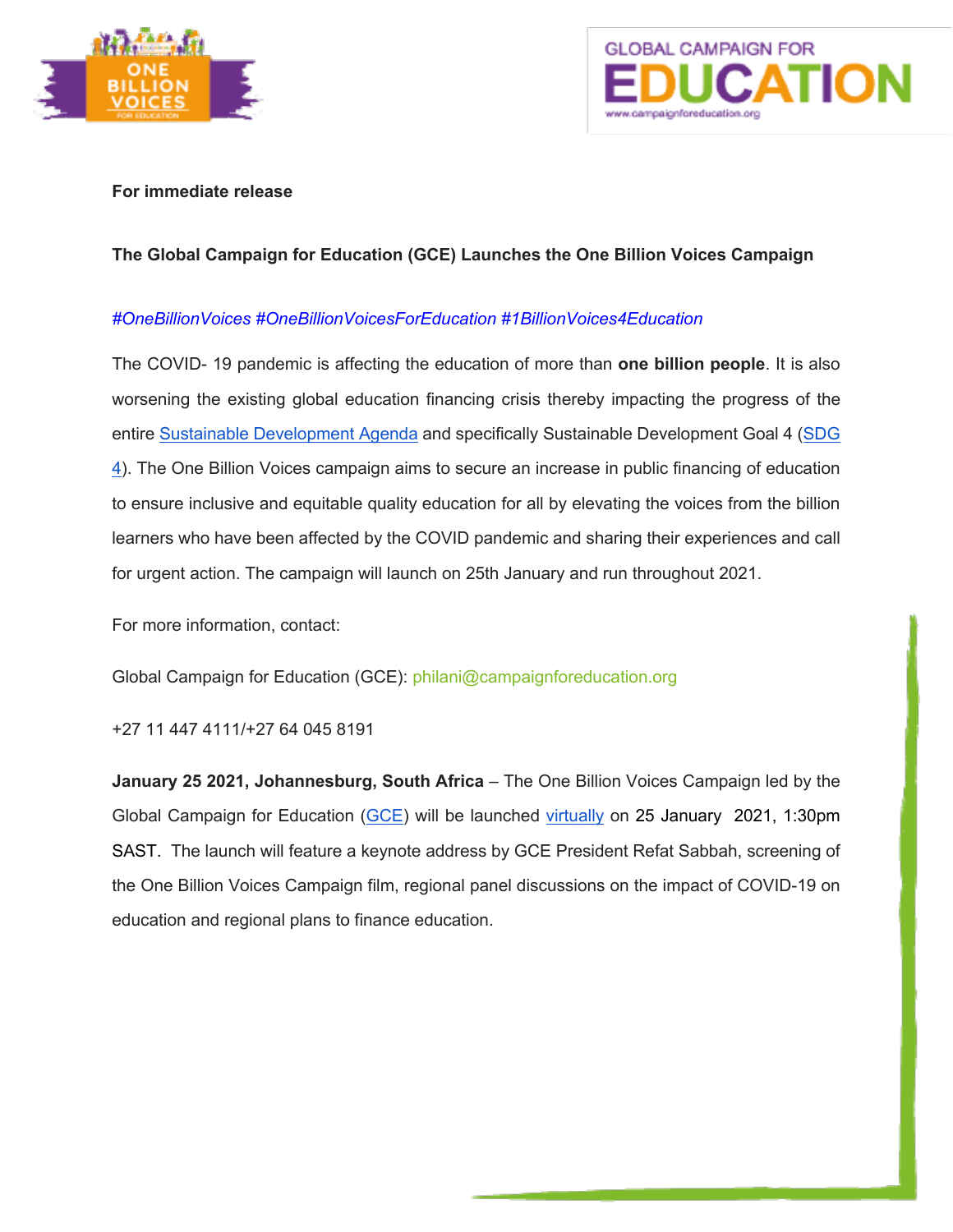



During the peak of the COVID-19 pandemic, an estimated 1.5 billion learners had their education stopped or interrupted. Education systems continue to face a devastating crisis, the challenges around public financing and the ever-increasing pressure on resources for public services, are resulting in less prioritisation of education. While some learners have returned to school, the COVID-19 pandemic deepened digital exclusion of many especially vulnerable communities, including children with disabilities.

**The world faces a tipping point where a seismic reversal in education progress has begun** and has devastating effects on many other Sustainable Development Goals (SDGs). Furthermore, the World Bank projects a potential 10% cut in education budgets due to the COVID-19 pandemic. **Not only must these rollbacks on education financing be stopped but more and better financing for education must be secured and secured now!**

*"In such a time as this, it has become increasingly urgent and important for governments to involve civil society organizations in the drawing up of education budgets in order for them to provide inputs and comments to the budget. The overall strategic intent is for governments to live up to their commitment they have made to their citizens on domestic financing within the 2030 Framework to Action, by allocating at least 4% to 6% of gross domestic product (GDP) to education and/or at least 15% to 20% of public expenditure to education" .* Grant Kasowanjete, GCE Global Coordinator.

Refat Sabbah, GCE President, further added: *"All GCE members around the world, INGOs, regional networks and national education coalitions, parents, guardians, teachers and learners rally behind the One Billion Voices Campaign. GCE reaffirms its commitment to continue campaigning for publicly funded equitable and inclusive free quality education for all, including the need to improve and closely monitor domestic and international education financing mechanisms. This includes a call for strong publicly funded education systems that meet the internationally agreed education financing benchmarks, championing tax justice as a critical instrument to financing public education and effective response to the increased commercialisation of education, and the development of so called innovative financing mechanisms".*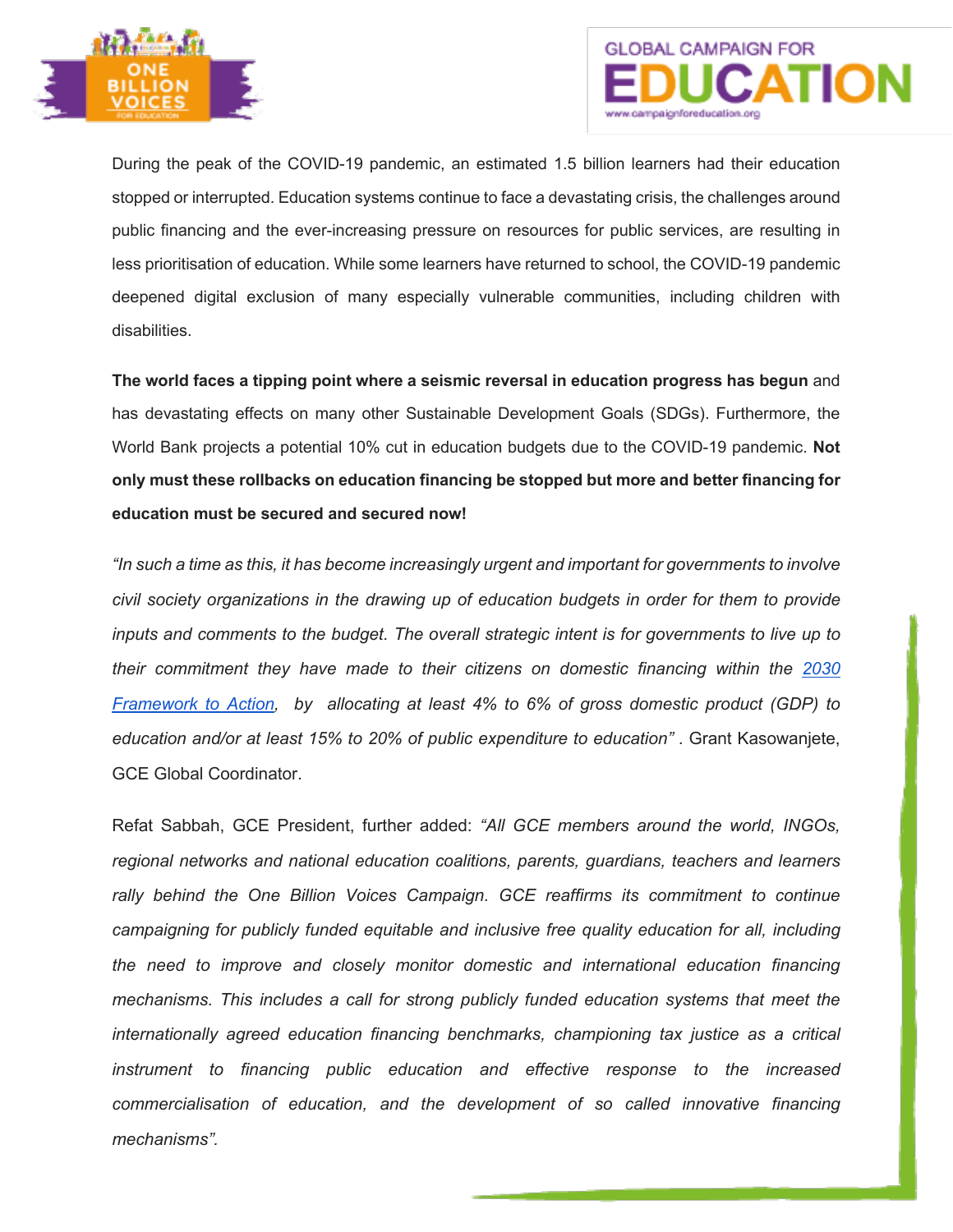



**GCE calls on the national governments:**

- To increase state funding for education to 20% of public expenditure.
- To increase their tax base in order to increase resources, working towards a minimum taxto-GDP ratio of 20%.
- To provide free quality education for all and end the trend towards the privatisation and commercialisation of education.

## **GCE calls on the national governments, and donors:**

- To improve the quality of teaching through adequate recruitment, remuneration and continued teacher training.
- To ensure inclusive educational systems and institutions.
- To listen and respond to the voices of those affected. Space must be allowed for individuals and civil society to speak up.

#### **GCE calls on donors:**

- To enable urgent debt cancellation for the least developed countries; and Debt alleviation for middle and upper-middle income countries.
- To continue to work towards the goal of 0.7% overseas aid, with 20% of this spent on education.

#### **Notes to editors:**

1. GCE is a leading civil society movement that promotes and defends education as a fundamental human right. GCE has over 127 members, 94 of these are national education coalitions, 18 International NGOs and 15 regional networks and youth-led organisations.